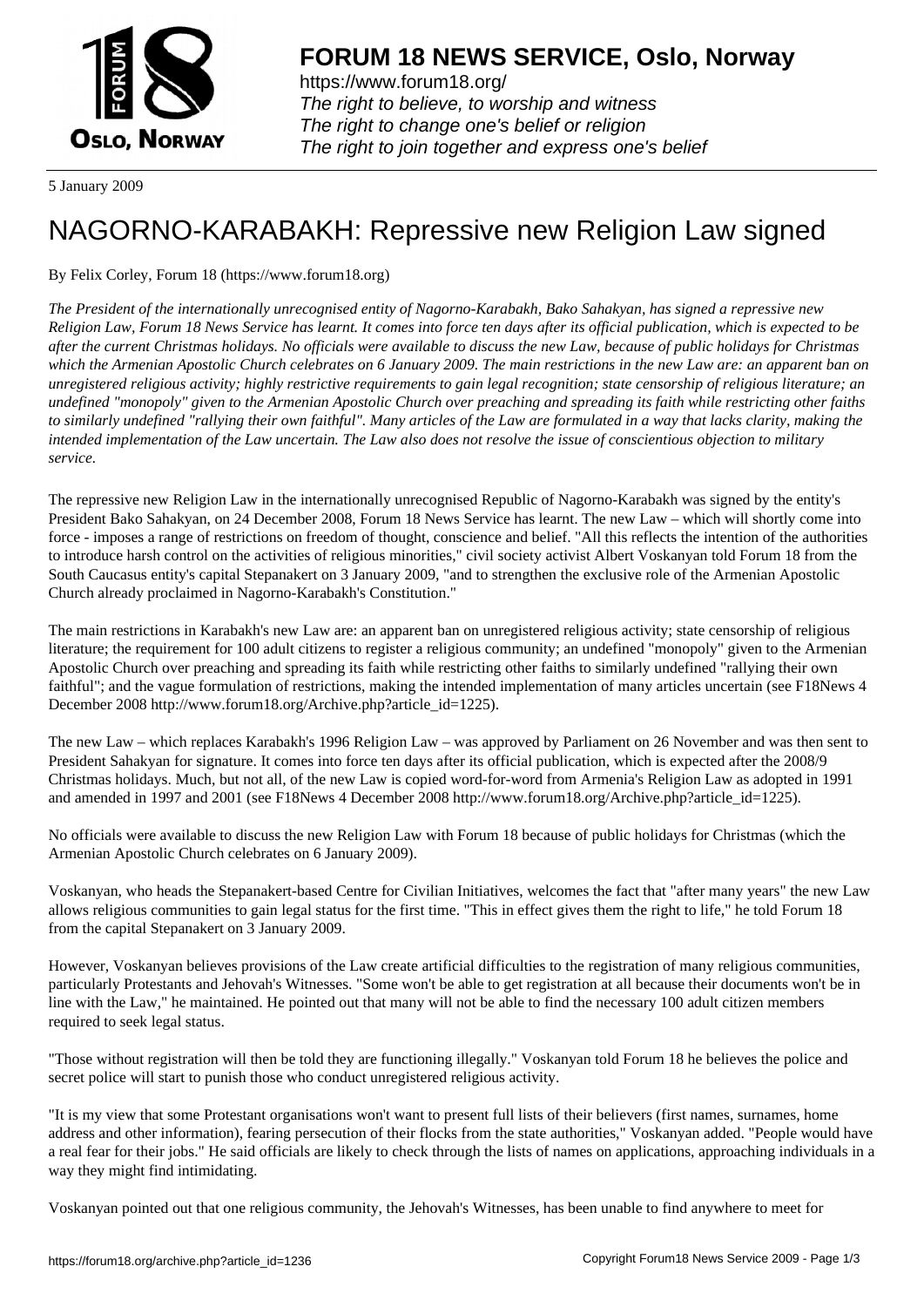explained. "And the authorities won't provide them with a plot to build a prayer house. This too could prevent them gaining registration as they won't have an address to use."

The Jehovah's Witnesses report that when they met Ashot Sargsyan, the head of the government's Department for Ethnic Minority and Religious Affairs, in November 2008, he told them that as long as he is working for the government they will not get registration. "He said openly he's a member of the Armenian Church," they told Forum 18 (see F18News 4 December 2008 http://www.forum18.org/Archive.php?article\_id=1225).

Asatur Nahapetyan, head of Armenia's Baptist Union, which includes six member congregations in Karabakh, is more optimistic. "We need to wait and see how the Law will be implemented, but we see no reason why these congregations won't get registration," he told Forum 18 from the Armenian capital Yerevan on 5 January.

Article 5 of the new Law requires 100 adult citizens for a community to apply for legal status. As in Armenia, religions must be based on "a historic holy book", must be "part of the worldwide system of the contemporary religious community" and "directed to spiritual values". The government's Department for Ethnic Minority and Religious Affairs has to give its expert conclusion on a community before registration can be approved. The Department can also go to court to have an organisation liquidated, if it violates the Law.

Although the Law does not specifically ban unregistered religious activity, Article 25 requires all religious organisations to register or re-register within six months of the new Law coming into force.

In a potentially significant change from the parallel article in Armenia's Law, the Karabakh Law removes the specific recognition that registered religious organisations can hold services "in homes and residences of citizens" from the list of suitable places as given in Armenia's Law.

Article 17 – like the corresponding article in the Armenian Law - specifically gives the Armenian Apostolic Church a "monopoly" of preaching its faith, building new churches, contributing to the "spiritual edification of the people" including by teaching in state-run educational institutions, conducting charitable activity and maintaining permanent religious representatives in institutions such as hospitals, old people's homes, military units and prisons.

One controversial provision in Article 8 – copied from Armenia's Law – bans "soul-hunting", a derogatory term in Armenian for seeking converts.

While the extensive rights of the Armenian Church are set out in Article 17, the rights of religious organisations set out in Article 7 are all inward-looking, with the first right specified as "rallying their own faithful around them". The article also allows them to train their leaders, conduct services in their own premises and in state institutions at the request of residents who belong to the religious community.

In clear contradiction to Article 17's granting of a "monopoly" to the Armenian Church, Article 7 allows all of them to conduct charitable activity.

Karabakh's new Law gives a place of primacy to the Armenian Church in Article 6, and only this Church is mentioned in relation to the restitution of religious property. This is despite the fact that several mosques still stand – even if badly damaged during fighting in the early 1990s over Karabakh and in subsequent reprisal attacks – in areas controlled by the Karabakh authorities. The mosques have been abandoned since the Azeri and Kurdish populations were driven out during the war.

Another controversial provision comes in Article 22, which is not present in Armenia's Religion Law. This Article hands the state "control" over the production, distribution and import of religious literature and objects. The Article does not clarify the exact nature of such "control".

A member of the Brotherhood, an evangelical grouping within the Armenian Apostolic Church which has about a dozen groups in Karabakh, told Forum 18 in December that he expects the government to try to ban any Jehovah's Witness, Baha'i, Hare Krishna or Muslim literature. Jehovah's Witnesses pointed out to Forum 18 that they have already had problems over religious literature controls, with literature confiscated from their members in July 2008 as they returned from Armenia (see F18News 4 December 2008 http://www.forum18.org/Archive.php?article\_id=1225).

The new Religion Law does not resolve the issue of an alternative to Karabakh's compulsory military service for all young men. One Jehovah's Witness, Areg Hovhanesyan, is nearing the end of a four-year sentence imposed by a court in Stepanakert in February 2005 for refusing military service on grounds of religious conscience (see F18News 27 March 2008 http://www.forum18.org/Archive.php?article\_id=1105).

Members of religious communities have expressed strong concerns to Forum 18 about the Law. One member of the Armenian